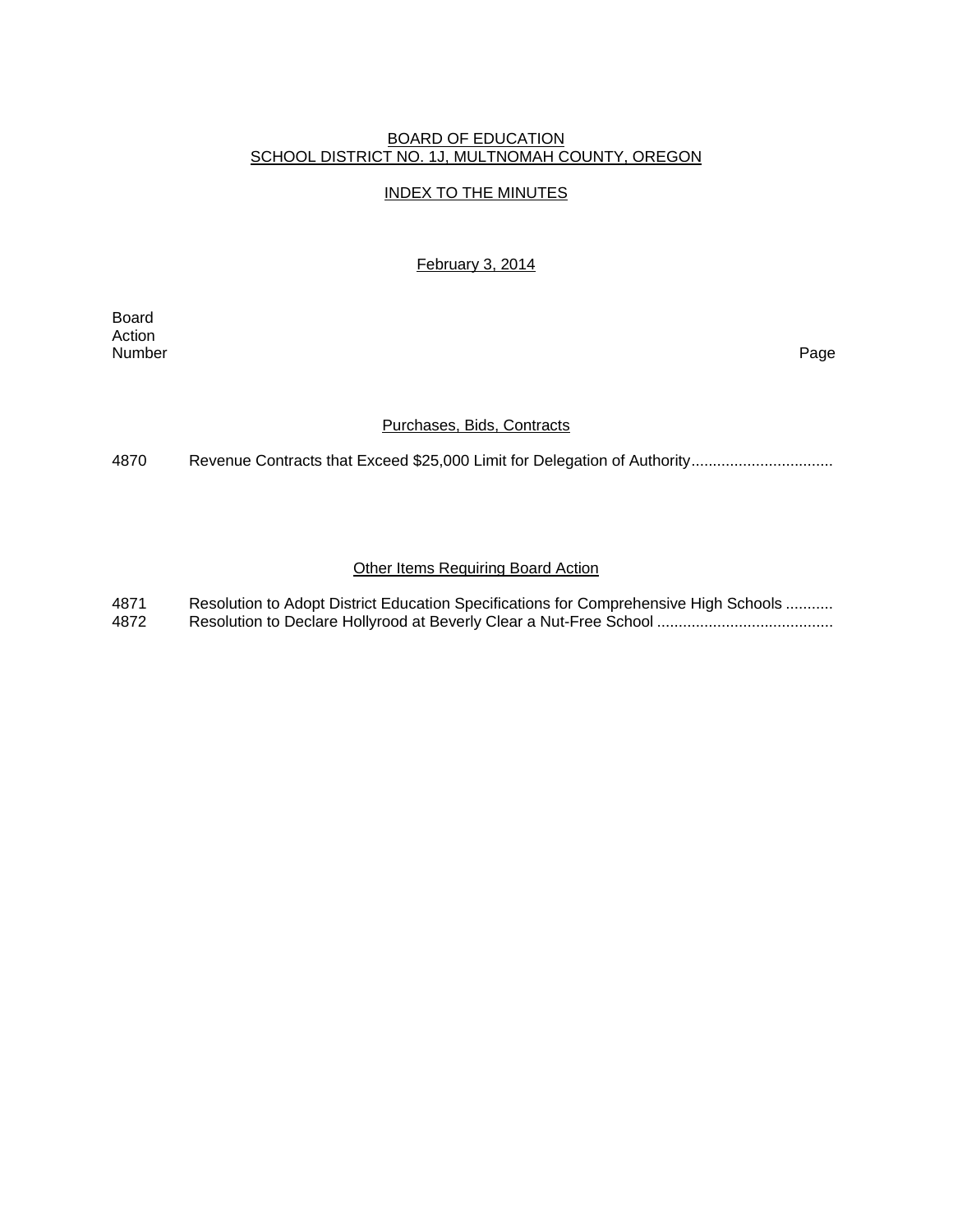### OFFICE OF THE BOARD OF EDUCATION SCHOOL DISTRICT NO. 1J, MULTNOMAH COUNTY, OREGON BLANCHARD EDUCATION SERVICE CENTER PORTLAND, OREGON

A Study Session of the Board of Education came to order at 6:02pm at the call of Co-Chair Pam Knowles in the Board Auditorium of the Blanchard Education Service Center, 501 N. Dixon St, Portland, Oregon.

There were present: Pam Knowles, Co-Chair Ruth Adkins Bobbie Regan – *absent* Tom Koehler Steve Buel Matt Morton Greg Belisle, Co-Chair

Andrew Davidson, Student Representative

**Staff** 

 Carole Smith, Superintendent Caren Huson, Board Clerk

#### **PUBLIC COMMENT**

Joshua Curtis stated that PPS was facing internal conflict in its community. It was clear that the conflicts were taking time and energy away from providing education that students deserve. The Board should make a more public push for revenue from the state.

Amanda-Jane Elliott stated that she attended a Board meeting three years ago and asked the Board to overturn the 6 of 8 high school schedule. That decision harmed students. The Board makes ill-informed decisions. The 6 of 8 schedule has affected her work schedule dramatically at Lincoln. There were three teachers sharing her classroom. The Board should be ashamed of their cavalier attitude towards students. The Board was ignorant of what teachers do day after day on their behalf. She asked the Board to return to the 5 of 7 schedule.

David Morrison read an open letter to the School Districts of the United States about using wired computers and not wi-fi. He asked the Board how seriously they have considered their duty to protect children when they continually expose them to wi-fi. He invited the Board to a meeting to hear a presentation on chronic microwave exposure.

Hoa Vu thanked the Board for approving the Vietnamese dual language immersion program for next fall. Vietnamese parents have waited patiently for this gift.

Steven Siegel stated that public education and its teachers were under attack. The teachers union is the country's largest remaining union and profiteers would like to take it down. The District leadership and Board were doing the bidding of profiteers. The Board's job is to represent their constituents.

Superintendent Smith provided an update on negotiations and the District's mediation proposal.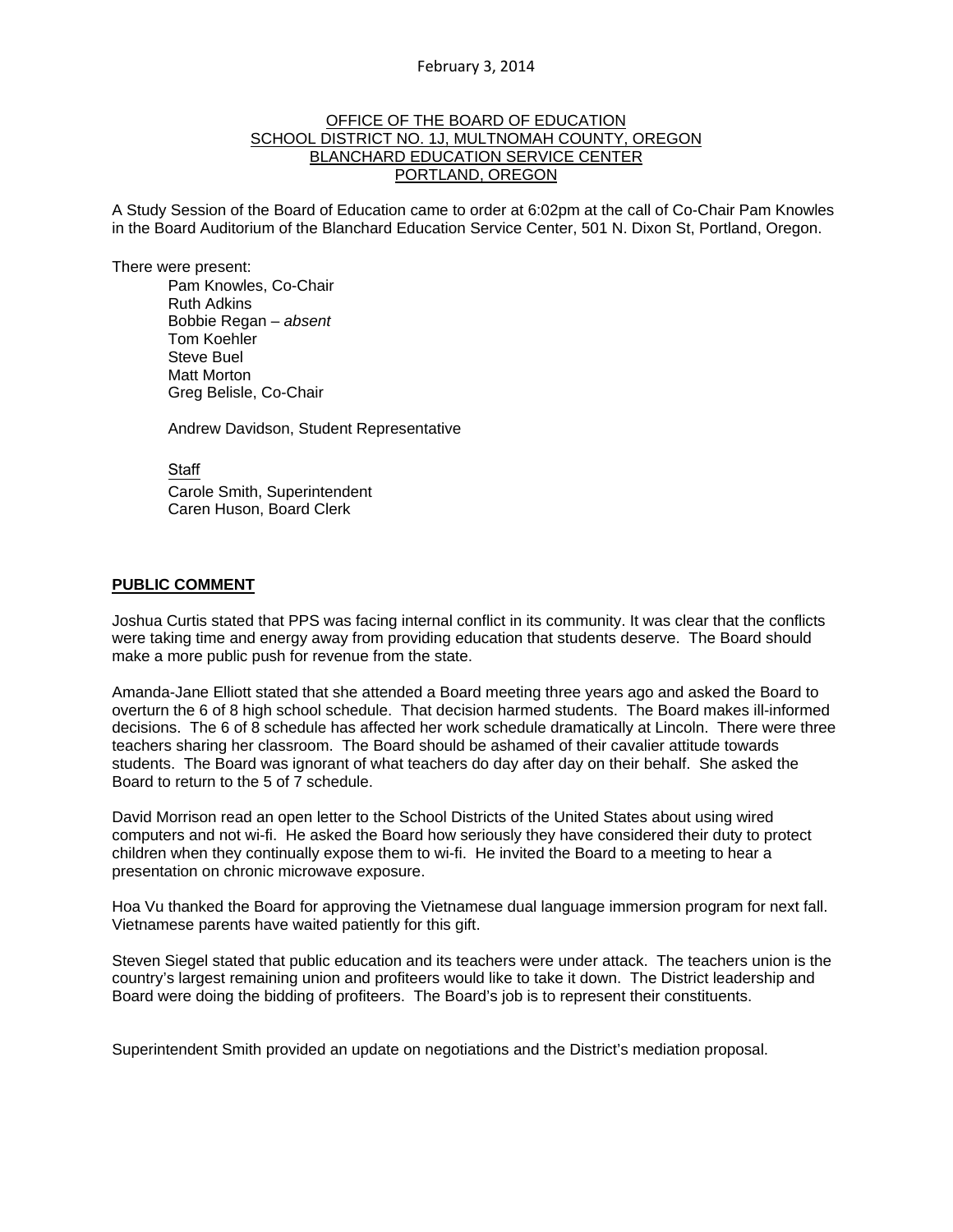# **EDUCATION SPCIFICATIONS (ED SPECS)**

CJ Sylvester, Chief Operating Officer, provided a PowerPoint presentation and provided clarifying information on the high school Ed Specs. There were a variety of teaching and learning spaces, larger classroom sizes, extended learning areas, smaller instructional spaces, maker spaces, conference areas with teachers' offices, counseling conference room, career centers, and common areas. Enhanced Electives/CTE has been renamed Career Preparation/CTE and will have a minimum of 6,000 square feet required. Sue Ann Higgens, Chief Academic Officer, added that when she reviewed the design schematics for Franklin and Roosevelt high schools, she saw multiple applied learning spaces.

Director Koehler stated that he would like the resolution to read that CTE space would be a minimum of 12,000 square feet with a footnote that allows less CTE space if that is what is desired by the community. Director Adkins commented that as long as it was clear among all Design Advisory Groups that 6,000 square feet is a minimum for CTE, that she was good with it.

Director Koehler moved and Director Buel seconded the motion to amend the resolution to state that 12,000 square feet would be the minimum for CTE space. Ms. Sylvester mentioned that 12,000 square feet at each high school would place them over budget. The Board voted 2-4 (2-yes, 4-no (Morton, Knowles, Adkins, Belisle). The motion failed.

## **DISCUSSION: OPEN ENROLLMENT**

Judy Brennan, Director of Enrollment and Transfer, provided a PowerPoint presentation. The Board will vote on the Open Enrollment resolution on February 24<sup>th</sup>. Ms. Brennan reported that PPS limits the approvals for out of district transfers. Less than 200 students are approved out of PPS each year; last year, 5% of lottery applicants lived out of the PPS District. PPS has opted out of the state open enrollment process for the last two years and she believed our regular lottery was sufficient.

#### **PRESENTATION: FOOD ALLERGIES**

Jon Isaacs, Senior Policy Advisor, and Gitta Grether-Sweeney, Director of Nutrition Services, provided information in the Board packet and stated that they were available for questions.

Director Morton asked what challenges would be created if Hollyrood was nut-free. Ms. Grether-Sweeney responded that that USDA requires the District to serve certain components, so we would have to replace peanuts/peanut butter with another protein and grain product. We could replace it with a cheese sandwich, but that opens it up to kids with milk allergies. We could provide a meat sandwich, but that takes away the vegetarian choice and there are kids allergic to meat. We need to have some type of emergency meal in case we lose power at a school. In addition, peanut butter and jelly sandwiches are used on field trips as they do not require refrigeration.

Karl Logan, Regional Administrator, added that next year, Hollyrood at Beverly Cleary would have a cafeteria and that will eliminate the situation now where students are eating all meals in their classrooms.

Co-Chair Belisle questioned how 504 Plans were developed and who qualified for them. Jollee Patterson, General Counsel, responded that a 504 Plan is part of the Rehabilitation Act of 1973 and it provides that when a student has a mental or physical disability, a specific accommodation plan is made for that student to participate in the activities at a school. The District does have 504 Plans for some of its students with severe allergies. A 504 Plan might provide a certain space for a student to eat in, hand washing and table cleaning in the classrooms, and they were very tailored for individual students.

Director Buel stated that the District has the ability to send in different sandwiches at Hollyrood and could avoid the peanut butter that could kill the allergic child; peanut butter was sticky and could stick to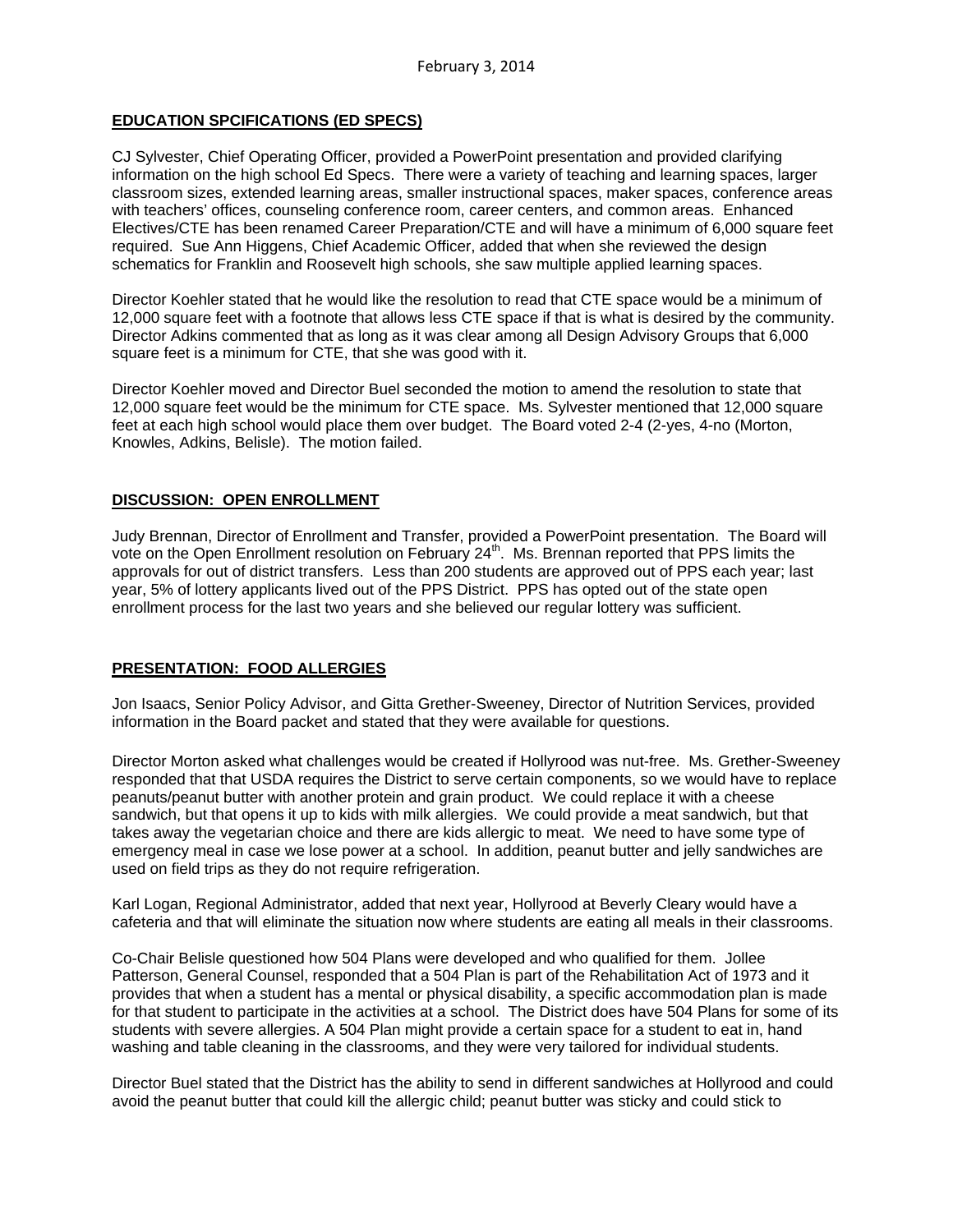anything in the classroom. Superintendent Smith asked Mr. Logan to explain the protocols that were currently being used at Hollyrood. Those protocols included: a separate table for students with peanut allergies; a color-coded sanitation system for cleaning the tables so there is no cross-contamination, and all students are asked to wash their hands before and after they eat. Director Buel commented that mistakes happen. The child could accidentally come into contact with peanut butter and die. Director Buel asked Mr. Logan if he had a child allergic to peanut butter if he would send him to Hollyrood. Mr. Logan responded yes, he would feel comfortable if his child went to Hollyrood. The parent of the allergic child has done a good job of educating their child to be an advocate for himself, and the entire community has been informed. Mr. Logan reminded the Board that they do not want to give a false sense of security by eliminating the peanut butter and jelly sandwiches. Director Buel asked what the problem was of changing the sandwiches out. Superintendent Smith responded that the District manages for 160 different food allergies and we want to teach students how to deal with it. Even if the District did not serve peanut butter, other kids bring them from home in their lunches. Professionals and parents are saying it is more dangerous to declare a nut-free zone as it lures kids into a false sense of security. We need to teach children how to handle it as they must deal with it their entire life.

Director Morton commented that between the staff and parents, he felt a safe environment was provided at Hollyrood. Parents were taking responsibility in educating their child to be safe and to recognize signs of allergic reactions.

Director Buel stated that they were not talking about the District policy for children with allergies; they were talking about a specific child. How far are we willing to go to safeguard the child? There are things all over the school that could kill them. Mr. Isaacs mentioned that the management plan in place at Hollyrood was the most comprehensive we have for any child in the District. Co-Chair Belisle asked Director Buel if the child would die if they touched peanut butter. Director Buel responded that the pediatrician said that it was a possibility that the child could die.

### **FIRST READING: REVISED PUBLIC CONTRACTING RULES**

Elaine Baker, Purchasing Director, stated that staff was proposing changes to the District's Public Contracting rules. The Oregon Legislature recently revised the public purchasing code and the District should update their purchasing rules and take advantage of the new state options. Ms. Baker indicated that the changes were low risk and standard operating procedures would continue.

## **PRESENTATION: MESD LOCAL SERVICE PLAN**

Neil Sullivan, Chief Financial Officer, reported that state law requires that participating school districts in the local MESD vote by March 1<sup>st</sup> on the proposed Local Service Plan. The Local Service Plan is a menu of services that MESD offers.

## **ADJOURN**

Co-Chair Knowles adjourned the meeting at 8:35pm.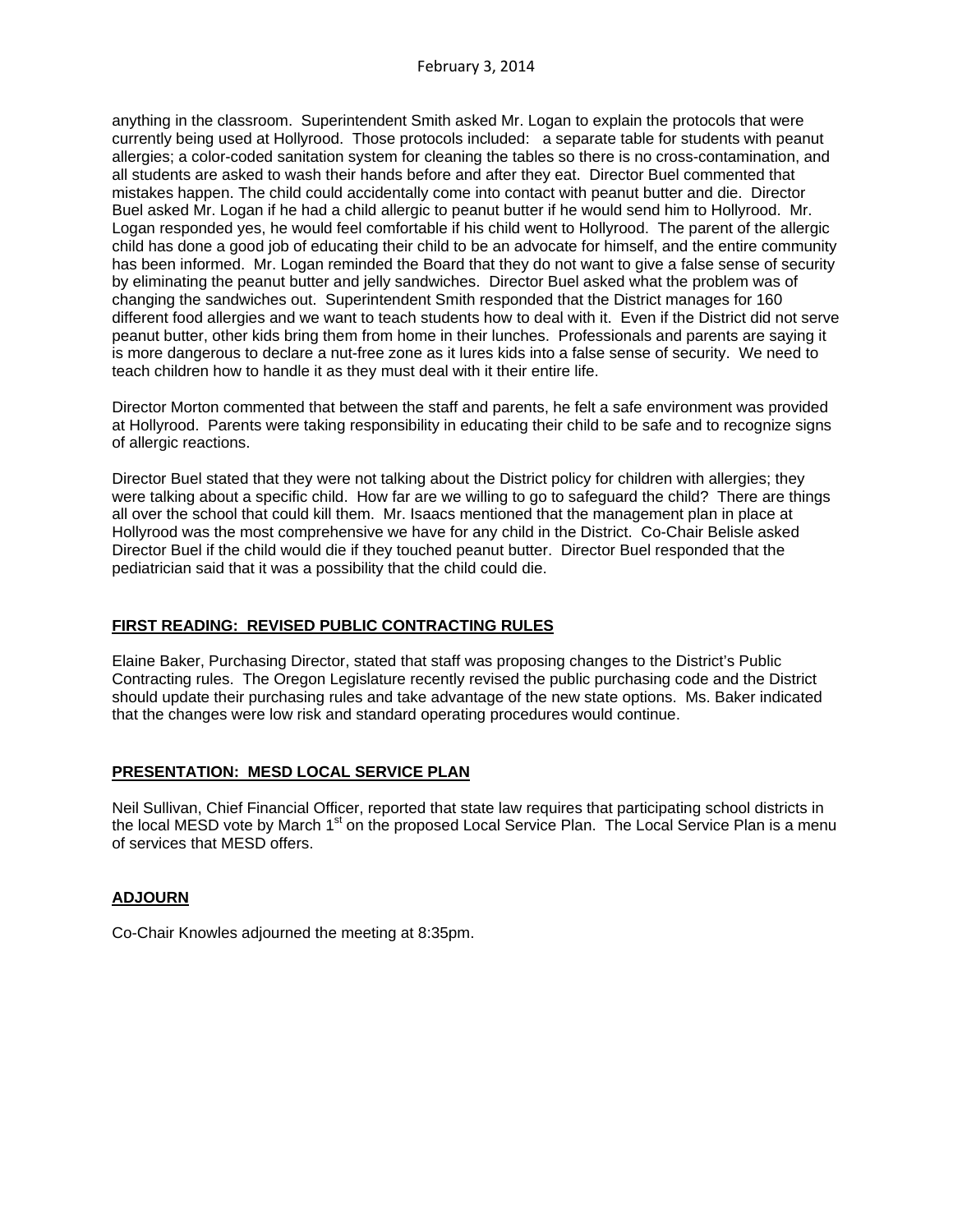# Purchases, Bids, Contracts

The Superintendent RECOMMENDED adoption of the following item:

### Number 4870

Director Belisle moved and Director Morton seconded the motion to adopt the above numbered item. The motion was put to a voice vote and passed unanimously (yes-6, no-0; with Director Regan absent and Student Representative Davidson voting yes, unofficial).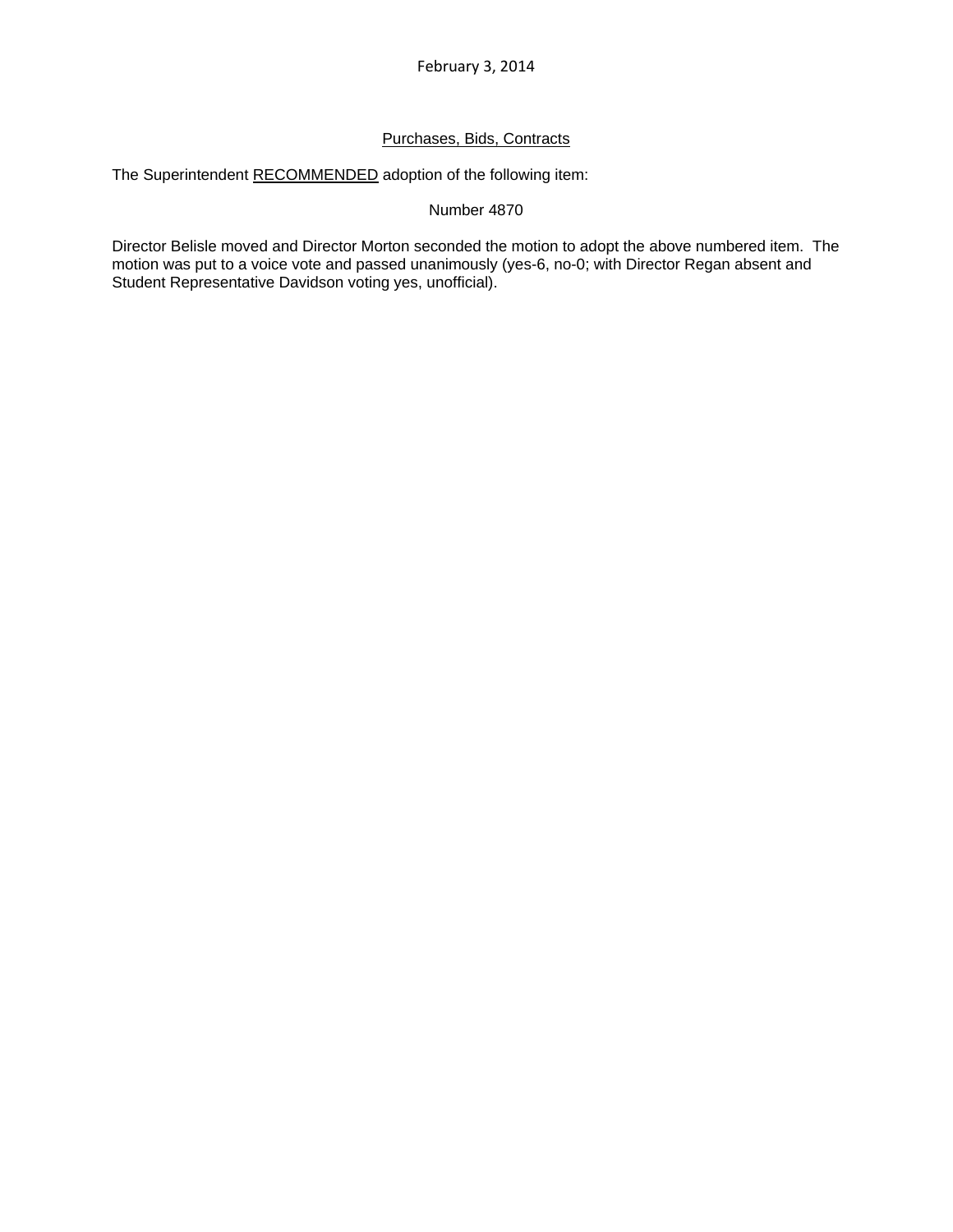### **RESOLUTION No. 4870**

### Revenue Contracts that Exceed \$25,000 Limit for Delegation of Authority

#### **RECITAL**

Portland Public Schools ("District") Public Contracting Rules PPS-45-0200 ("Authority to Approve District Contracts; Delegation of Authority to Superintendent") requires the Board of Education ("Board") to enter into and approve all contracts, except as otherwise expressly authorized. Contracts exceeding \$25,000 per contractor are listed below.

### **RESOLUTION**

The Superintendent recommends that the Board approve these contracts. The Board accepts this recommendation and by this resolution authorizes the Deputy Clerk to enter into agreements in a form approved by General Counsel for the District.

#### **NEW REVENUE CONTRACTS**

#### No New Revenue Contracts

#### **NEW INTERGOVERNMENTAL AGREEMENTS / REVENUE ("IGA/Rs")**

No New IGA/Rs

# **AMENDMENTS TO EXISTING REVENUE CONTRACTS**

| <b>Contractor</b>                              | Contract<br>Amendment<br>Term  | <b>Contract Type</b>                                         | <b>Description of Services</b>                                                                                                                     | Amendment<br>Amount.<br><b>Contract Total</b> | <b>Responsible</b><br>Administrator.<br><b>Funding Source</b> |
|------------------------------------------------|--------------------------------|--------------------------------------------------------------|----------------------------------------------------------------------------------------------------------------------------------------------------|-----------------------------------------------|---------------------------------------------------------------|
| State of Oregon,<br>Department of<br>Education | 7/9/13<br>through<br>6/30/2015 | Intergovernmental<br>Agreement<br>IGA/R 59939<br>Amendment 1 | Columbia Regional Program:<br>Additional services added to the<br>scope of work, and additional<br>funding added to provide for<br>those services. | \$569,008<br>\$18,701,900                     | H. Adair<br><b>Fund 205</b><br>Grant G1341                    |

## **LIMITED SCOPE REAL PROPERTY REVENUE AGREEMENTS AND AMENDMENTS**

No Limited Scope Real Property Revenue Agreements or Amendments

*N. Sullivan*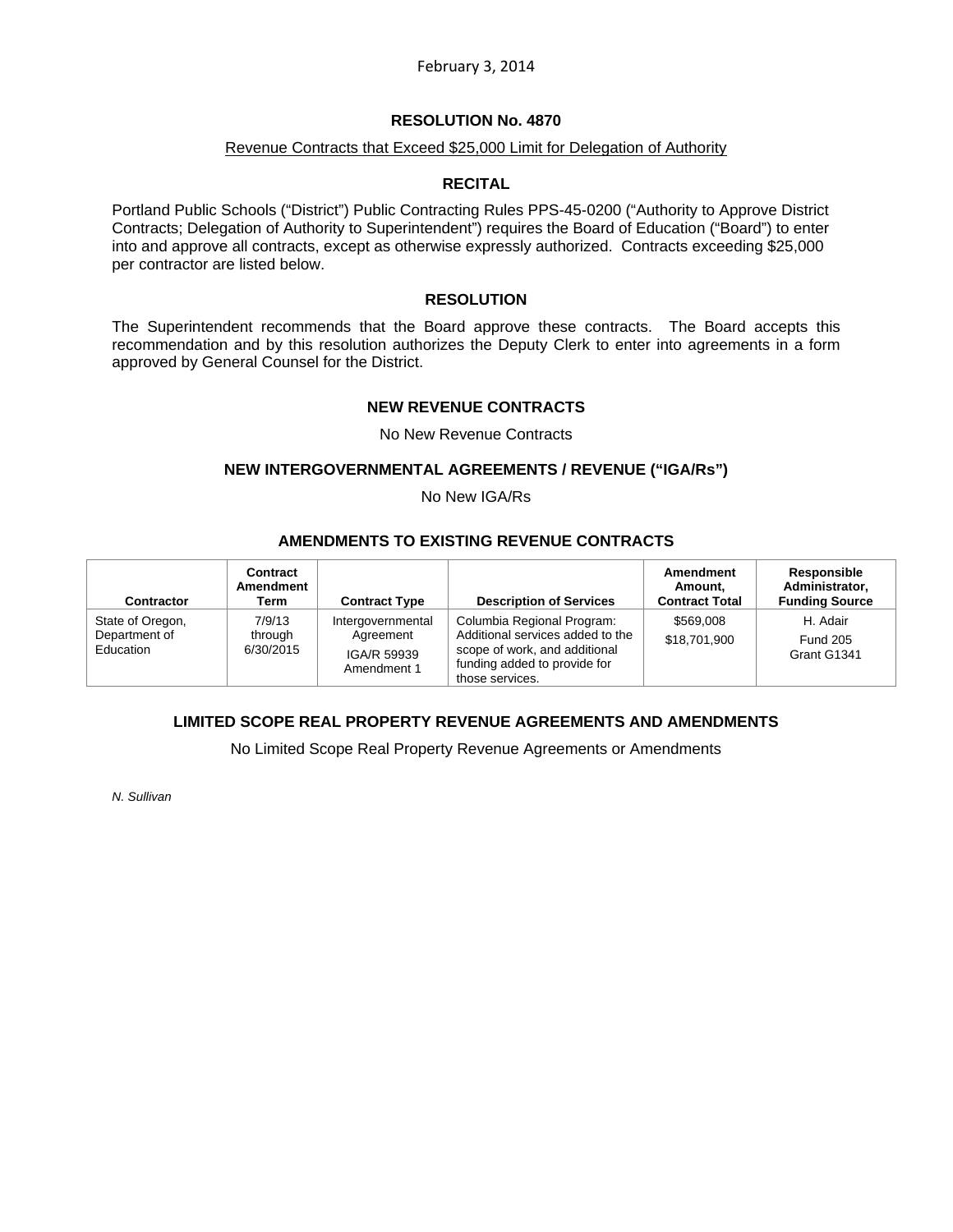### Other Items Requiring Board Action

The Superintendent RECOMMENDED adoption of the following item:

#### Number 4871

During the Committee of the Whole, Director Belisle moved and Director Adkins seconded the motion to adopt the above numbered item. The motion was put to a voice vote and passed unanimously (yes-6, no-0; with Director Regan absent and Student Representative Davidson voting yes, unofficial).

#### Number 4872

During the Committee of the Whole, Director Buel moved and Director Koehler seconded the motion to introduce a new resolution, Resolution 4872. The motion was put to a voice vote and failed (yes-2, no-4 [Adkins, Belisle, Knowles, Morton], with Director Regan absent and Student Representative Davidson voting yes, unofficial).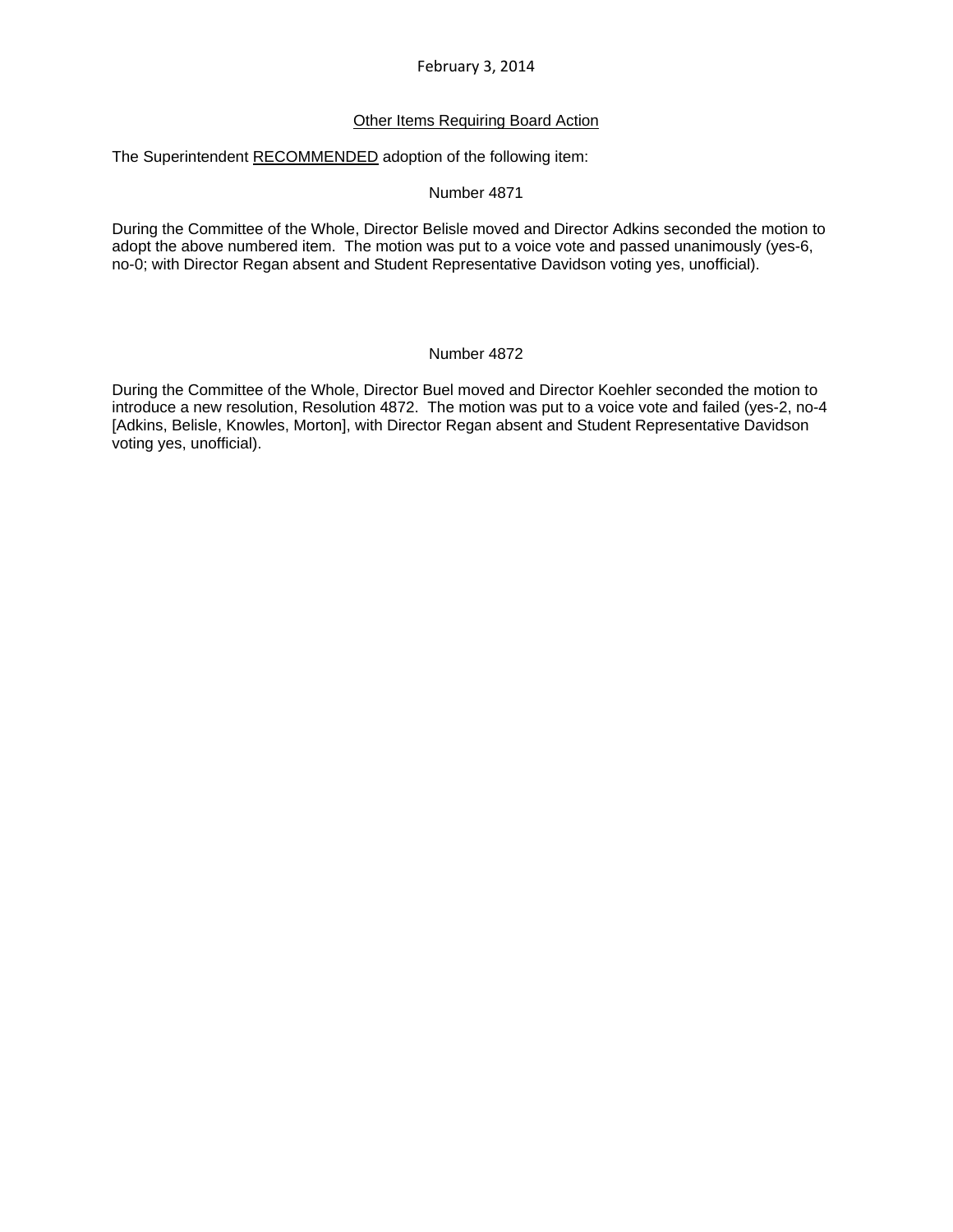### **RESOLUTION No. 4871**

#### Resolution to Adopt District Education Specifications for Comprehensive High Schools

### **RECITALS**

- A. The May 2012 update to the PPS Long Range Facility Plan identified the development of District-wide Education Specifications (Ed Specs) for all District schools as a future step.
- B. Development of Ed Specs for the District is occurring in two phases. The first phase engaged in a process to envision the future of educational facilities in PPS. This process was completed during the winter and spring of 2013 and is summarized in the Educational Facilities Vision adopted by Resolution No. 4800.
- C. The Vision document articulates a vision for the future of District school buildings and key themes that emerged during community conversations on the topic. The second phase of the project is developing educational standards and specifications (Ed Specs) for all District school buildings by school configuration (high school, middle school, Pre K-8 and Pre-K 5).
- D. District-wide Ed Specs are a set of facilities guidelines that establish the ways school buildings support programs and curriculum, and establish baseline facility standards across the District. As a specific school site approaches significant modernization, the District-wide Ed Specs are tailored through a master planning process to suit the individual school, program and community through staff, student and community engagement with design professionals. To the extent feasible, the Ed Specs will also inform regularly occurring program changes and space planning considerations in schools not undergoing full modernization.
- E. In May 2013, the Ed Spec project team began a series of focus group conversations with PPS high school teachers and administrators interested in how building design affects teaching and learning to provide input on what physical elements schools of the future should have to provide  $21^{st}$  century education. High school teachers participating in the highly successful ModLE learning symposium in February 2012 were invited to take part in the three focus group meetings for teachers on comprehensive high schools. Teachers were also invited by their principals and colleagues to be part of the conversations. Leadership from the Office of Schools and District Operations provided additional feedback on the initial drafts of the comprehensive high school area program and Ed Specs.
- F. The Comprehensive High School Ed Specs strive to balance the aspirations of the PPS Education Facilities Vision, the design and program principles expressed in the high school Ed Spec focus group meetings, capital budget, building and site constraints, and program variations by providing some of preferred and optional spaces that individual schools can choose from during master planning to fulfill the specific programmatic needs of each high school.
- G. The Board of Education affirms the need for each comprehensive high school to provide career preparation and technical education opportunities for all its students. Success of career learning opportunities in comprehensive high schools benefit from a strong program foundation resourced by insights into future career trends, student interest, availability of certified staff, and sufficient space and equipment related to the career related learning experience each school intends to offer. Providing career-related learning spaces identified through individual school schematic design processes that are supported by spaces such as maker spaces and labs appropriate to each high school program are an essential element of fully modernizing Portland Public Schools portfolio of comprehensive high schools.